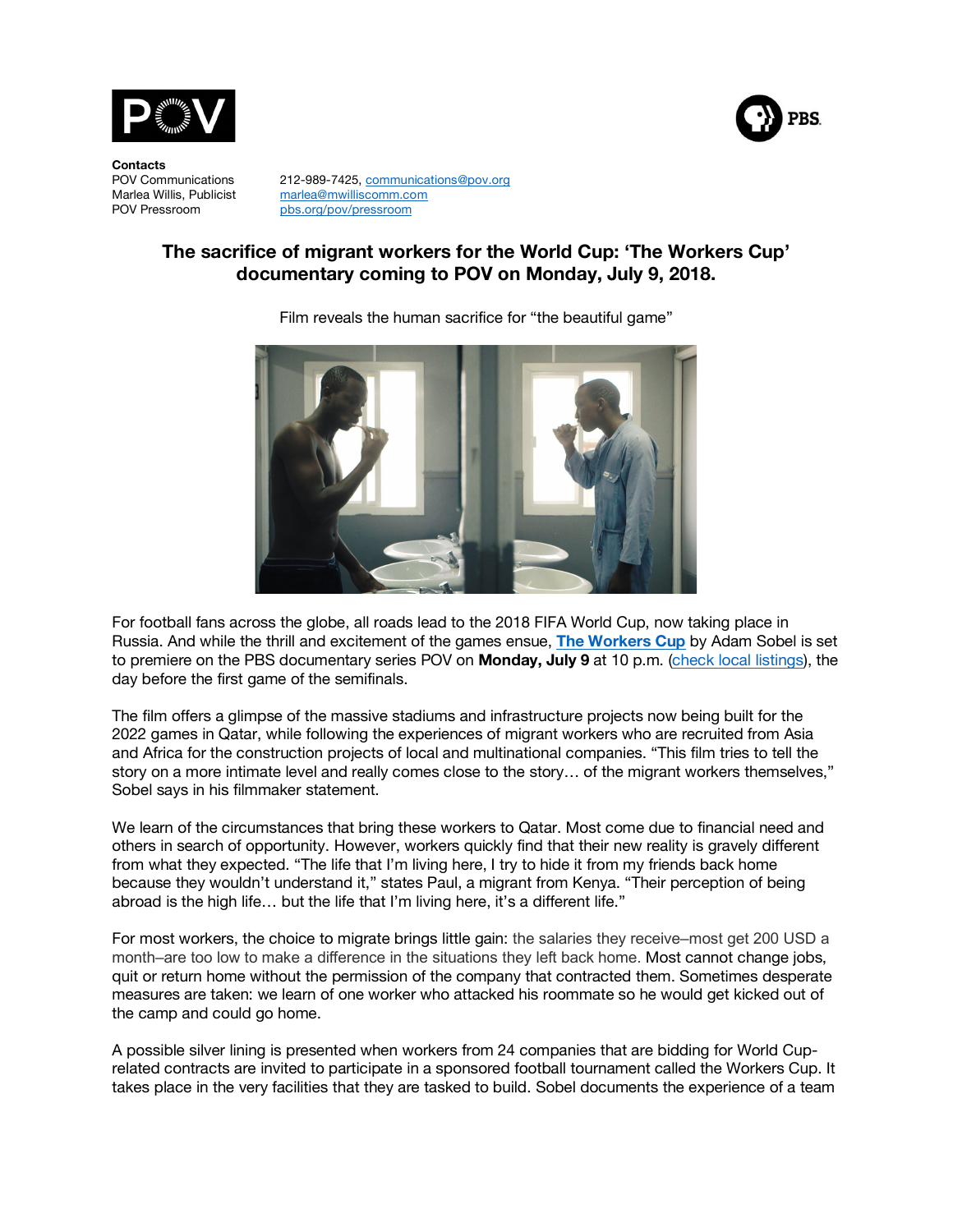of workers selected by Gulf Contracting Company (GCC), with players from Kenya, Ghana, India and Nepal.

The tournament quickly becomes an outlet for GCC workers and their excitement over it builds. After the first game, they assess each other's strengths and weaknesses and are motivated to ask for time off work so they can train for the next game. The team bonds across cultural and language barriers through their shared love of "the beautiful game." For some of them it represents a chance to be discovered by the scouts they hope will be watching. But for all it is a rare escape from the drudgery of their everyday jobs as sweepers, cleaners and diggers on sites across the city.

After each exciting game they head back to the labor camp, where they are reminded of the harsh realities they face: living at the mercy of their company, challenges to finding companionship and the struggle to maintain relationships with their families back home. In a moment of reflection, they address the topic of freedom in relation to life at the camp. "You can't go back. You just have to stay and work for the… small salary," states Paul during a conversation among team members contemplating whether they are subject to "modern slavery."

**The Workers Cup** also presents the stark contrast between the workers' living conditions and the opulence that surrounds them. The unique and modern architecture of Qatar is built on the manpower of these migrant workers, who risk injury and death, yet will never be able to experience and enjoy the luxuries they provide: "A mall is not a place people like me can go," states Umesh, a migrant from India. "On our site we aren't allowed downstairs in the mall while it's open... There's really no reason to go anyway."

Ultimately, after the tournament is over, team GCC will return to "normal life" at the camp. With soccer no longer bringing them together, differences and divisions resurface. Disappointment swells, too, as they come to see the tournament as a PR exercise.

"It was never about the worker," says Calton, a migrant worker from Kenya. "The company's interest is to win tenders to construct stadiums, to construct buildings, to construct roads and all these things that are needed set up for the 2022 World Cup. It was for another person to see what's going on, another shareholder. But I thought that maybe we'd be considered not as workers but as footballers. That was my goal."

\* \* \* \*

#### **About the Filmmaker: Adam Sobel, Director**

Adam Sobel is a filmmaker who grew up in Arkansas, spent the past five years in Qatar and recently relocated to Chicago. He has produced television and journalism around the Middle East for outlets including *The Guardian*, CNN and ITN. Sport's role in society is a focus of Sobel's work. In 2013, he directed a series that followed the first woman from Saudi Arabia to reach the top of Mount Everest. **The Workers Cup** is his feature-film debut.

**Credits:** Director: Adam Sobel Music: Nathan Halpern Executive Producers for POV: Justine Nagan, Chris White

Producers: **Ramzy Haddad, Rosie Garthwaite** Ramzy Haddad, Rosie Garthwaite Editors Lauren Wellbrock, Anne Jünemann, Adam Sobel

\* \* \* \*



Produced by American Documentary, Inc., POV is public television's premier showcase for nonfiction films. Since 1988, POV has been the home for the world's boldest contemporary